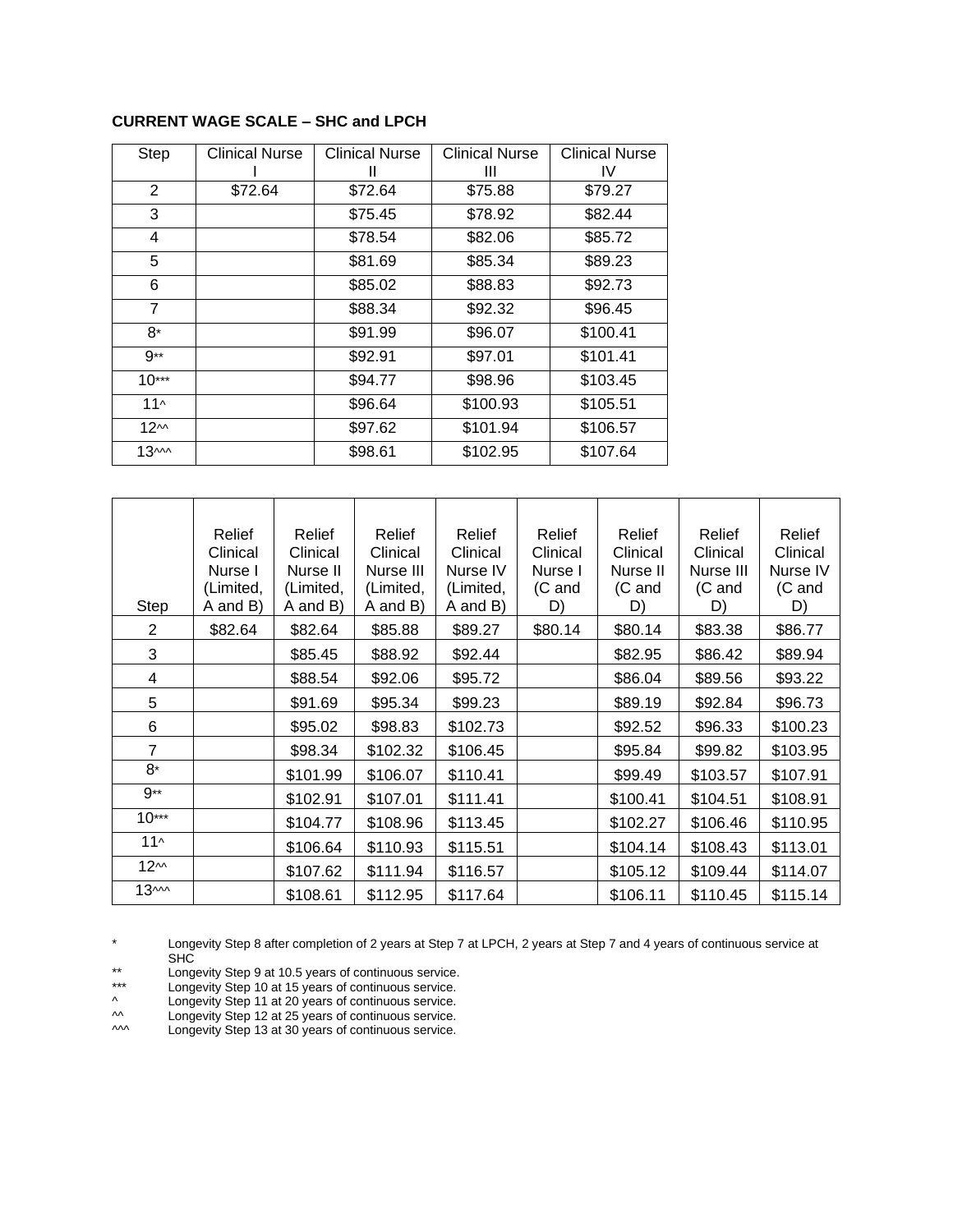## **APRIL 1, 2022**

**Effective at the start of the pay period closest to April 1, 2022** (5% wage increase for Clinical Nurse I, II, III, IV) (Relief differential for C and D classifications: \$7.50; Relief differential for Limited, A, and B classifications: \$10.00):

| Step [Old      | <b>Clinical Nurse I</b> | <b>Clinical Nurse</b> | <b>Clinical Nurse</b> | <b>Clinical Nurse</b> |
|----------------|-------------------------|-----------------------|-----------------------|-----------------------|
| Step]          |                         | н                     | Ш                     | IV                    |
| $1 \circ [2]$  | \$76.27                 | \$76.27               | \$79.67               | \$83.23               |
| 2[3]           |                         | \$79.22               | \$82.87               | \$86.56               |
| 3[4]           |                         | \$82.47               | \$86.16               | \$90.01               |
| 4[5]           |                         | \$85.77               | \$89.61               | \$93.69               |
| 5[6]           |                         | \$89.27               | \$93.27               | \$97.37               |
| 6[7]           |                         | \$92.76               | \$96.94               | \$101.27              |
| $7^*$ [8]      |                         | \$96.59               | \$100.87              | \$105.43              |
| $8**$ [9]      |                         | \$97.56               | \$101.86              | \$106.48              |
| $9***$ [10]    |                         | \$99.51               | \$103.91              | \$108.62              |
| 10^ [11]       |                         | \$101.47              | \$105.98              | \$110.79              |
| $11 \sim$ [12] |                         | \$102.50              | \$107.04              | \$111.90              |
| $12^{M}$ [13]  |                         | \$103.54              | \$108.10              | \$113.02              |

| Step [Old      |                    |                    |                    |                    |                    |                    |                    |                    |
|----------------|--------------------|--------------------|--------------------|--------------------|--------------------|--------------------|--------------------|--------------------|
| Step]          | Relief<br>Clinical | Relief<br>Clinical | Relief<br>Clinical | Relief<br>Clinical | Relief<br>Clinical | Relief<br>Clinical | Relief<br>Clinical | Relief<br>Clinical |
|                | Nurse I            | Nurse II           | Nurse III          | Nurse IV           | Nurse I            | Nurse II           | Nurse III          | Nurse IV           |
|                | (Limited           | (Limited,          | (Limited           | (Limited           | (C and             | (C and             | (C and             | (C and             |
|                | A and B)           | A and B)           | A and B)           | A and B)           | D)                 | D)                 | D)                 | D)                 |
| $1 \circ [2]$  | \$86.27            | \$86.27            | \$89.67            | \$93.23            | \$83.77            | \$83.77            | \$87.17            | \$90.73            |
| 2[3]           |                    | \$89.22            | \$92.87            | \$96.56            |                    | \$86.72            | \$90.37            | \$94.06            |
| 3[4]           |                    | \$92.47            | \$96.16            | \$100.01           |                    | \$89.97            | \$93.66            | \$97.51            |
| 4 [5]          |                    | \$95.77            | \$99.61            | \$103.69           |                    | \$93.27            | \$97.11            | \$101.19           |
| 5[6]           |                    | \$99.27            | \$103.27           | \$107.37           |                    | \$96.77            | \$100.77           | \$104.87           |
| 6[7]           |                    | \$102.76           | \$106.94           | \$111.27           |                    | \$100.26           | \$104.44           | \$108.77           |
| $7* [8]$       |                    | \$106.59           | \$110.87           | \$115.43           |                    | \$104.09           | \$108.37           | \$112.93           |
| $8**$ [9]      |                    | \$107.56           | \$111.86           | \$116.48           |                    | \$105.06           | \$109.36           | \$113.98           |
| $9***$ [10]    |                    | \$109.51           | \$113.91           | \$118.62           |                    | \$107.01           | \$111.41           | \$116.12           |
| $10^{6}$ [11]  |                    | \$111.47           | \$115.98           | \$120.79           |                    | \$108.97           | \$113.48           | \$118.29           |
| $11 \sim [12]$ |                    | \$112.50           | \$117.04           | \$121.90           |                    | \$110.00           | \$114.54           | \$119.40           |
| $12^{M}$ [13]  |                    | \$113.54           | \$118.10           | \$123.02           |                    | \$111.04           | \$115.60           | \$120.52           |

◦ The parties agreed to renumber the steps to begin at 1.

\* Longevity Step 7 after completion of 2 years at Step 6.

\*\* Longevity Step 8 at 10.5 years of continuous service.

\*\*\* Longevity Step 9 at 15 years of continuous service.<br>
A Longevity Step 9 at 15 years of continuous service.

^ Longevity Step 10 at 20 years of continuous service.<br>
M Longevity Step 11 at 25 years of continuous service.

<sup>2</sup> Longevity Step 11 at 25 years of continuous service.<br>
2 A Longevity Step 12 at 30 years of continuous service.

Longevity Step 12 at 30 years of continuous service.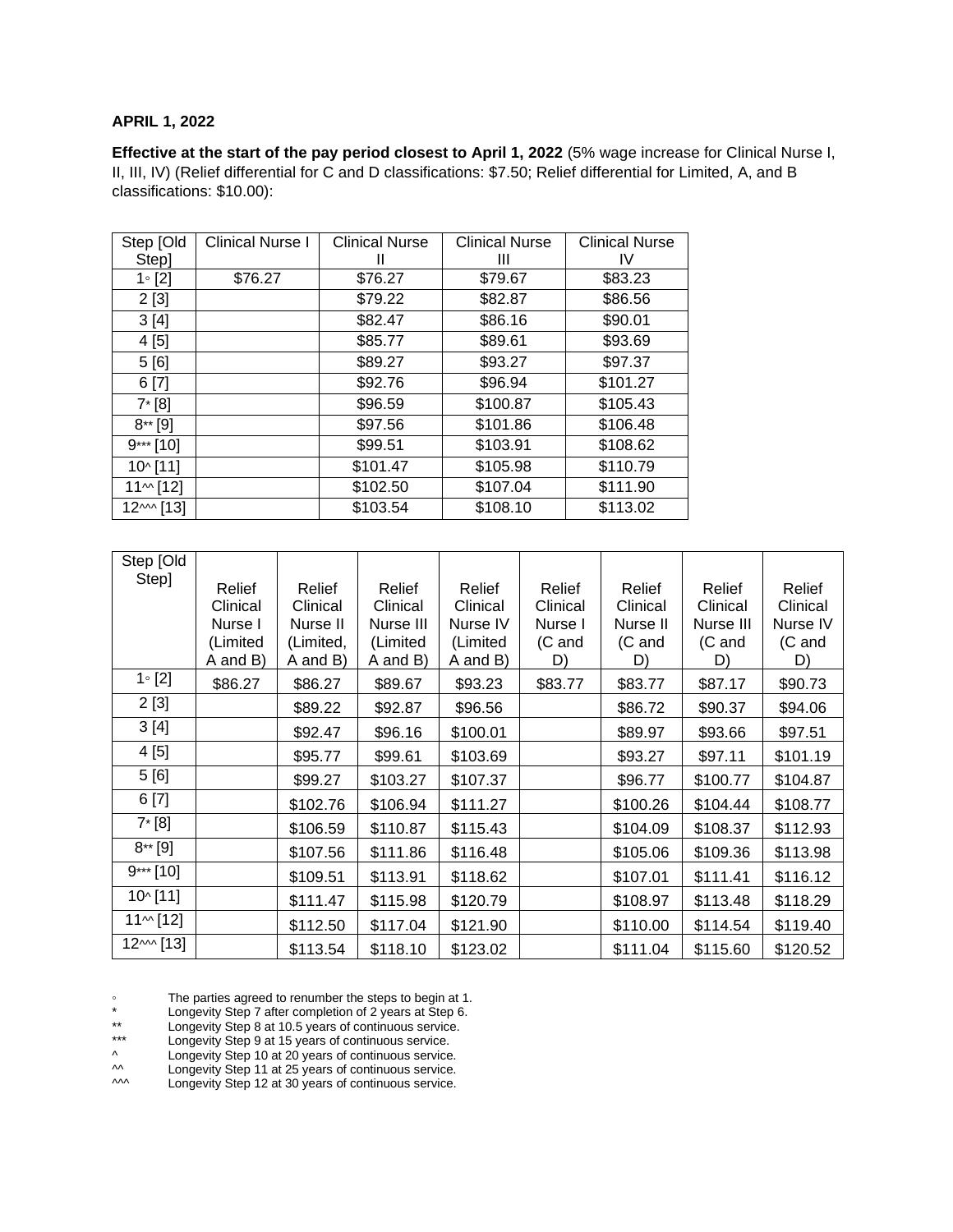#### **DECEMBER 1, 2022**

**Effective at the start of the pay period closest to December 1, 2022** (2% wage increase for Clinical Nurse I, II, III, IV) (Relief differential for C and D classifications: \$7.50; Relief differential for Limited, A, and B classifications: \$10.00):

| Step [Old      | <b>Clinical Nurse I</b> | <b>Clinical Nurse</b> | <b>Clinical Nurse</b> | <b>Clinical Nurse</b> |
|----------------|-------------------------|-----------------------|-----------------------|-----------------------|
| Step]          |                         | Ш                     | Ш                     | IV                    |
| $1 \circ [2]$  | \$77.80                 | \$77.80               | \$81.27               | \$84.90               |
| 2[3]           |                         | \$80.81               | \$84.52               | \$88.29               |
| 3[4]           |                         | \$84.12               | \$87.89               | \$91.81               |
| 4[5]           |                         | \$87.49               | \$91.40               | \$95.57               |
| 5 [6]          |                         | \$91.06               | \$95.14               | \$99.31               |
| 6[7]           |                         | \$94.61               | \$98.87               | \$103.30              |
| $7* [8]$       |                         | \$98.52               | \$102.89              | \$107.54              |
| $8**$ [9]      |                         | \$99.51               | \$103.90              | \$108.61              |
| $9***$ [10]    |                         | \$101.50              | \$105.99              | \$110.79              |
| 10^ [11]       |                         | \$103.50              | \$108.10              | \$113.00              |
| $11 \sim$ [12] |                         | \$104.55              | \$109.18              | \$114.14              |
| $12^{M}$ [13]  |                         | \$105.61              | \$110.26              | \$115.28              |

| Step [Old<br>Step] | Relief<br>Clinical<br>Nurse I<br>(Limited<br>A and B) | Relief<br>Clinical<br>Nurse II<br>(Limited,<br>A and B) | Relief<br>Clinical<br>Nurse III<br>(Limited<br>A and B) | Relief<br>Clinical<br>Nurse IV<br>(Limited<br>A and B) | Relief<br>Clinical<br>Nurse I<br>(C and<br>D) | Relief<br>Clinical<br>Nurse II<br>(C and<br>D) | Relief<br>Clinical<br>Nurse III<br>(C and<br>D) | Relief<br>Clinical<br>Nurse IV<br>(C and<br>D) |
|--------------------|-------------------------------------------------------|---------------------------------------------------------|---------------------------------------------------------|--------------------------------------------------------|-----------------------------------------------|------------------------------------------------|-------------------------------------------------|------------------------------------------------|
| $1 \circ [2]$      | \$87.80                                               | \$87.80                                                 | \$91.27                                                 | \$94.90                                                | \$85.30                                       | \$85.30                                        | \$88.77                                         | \$92.40                                        |
| 2[3]               |                                                       | \$90.81                                                 | \$94.52                                                 | \$98.29                                                |                                               | \$88.31                                        | \$92.02                                         | \$95.79                                        |
| 3[4]               |                                                       | \$94.12                                                 | \$97.89                                                 | \$101.81                                               |                                               | \$91.62                                        | \$95.39                                         | \$99.31                                        |
| 4[5]               |                                                       | \$97.49                                                 | \$101.40                                                | \$105.57                                               |                                               | \$94.99                                        | \$98.90                                         | \$103.07                                       |
| 5[6]               |                                                       | \$101.06                                                | \$105.14                                                | \$109.31                                               |                                               | \$98.56                                        | \$102.64                                        | \$106.81                                       |
| 6[7]               |                                                       | \$104.61                                                | \$108.87                                                | \$113.30                                               |                                               | \$102.11                                       | \$106.37                                        | \$110.80                                       |
| $7* [8]$           |                                                       | \$108.52                                                | \$112.89                                                | \$117.54                                               |                                               | \$106.02                                       | \$110.39                                        | \$115.04                                       |
| $8**$ [9]          |                                                       | \$109.51                                                | \$113.90                                                | \$118.61                                               |                                               | \$107.01                                       | \$111.40                                        | \$116.11                                       |
| $9***$ [10]        |                                                       | \$111.50                                                | \$115.99                                                | \$120.79                                               |                                               | \$109.00                                       | \$113.49                                        | \$118.29                                       |
| $10^{6}$ [11]      |                                                       | \$113.50                                                | \$118.10                                                | \$123.00                                               |                                               | \$111.00                                       | \$115.60                                        | \$120.50                                       |
| $11 \sim [12]$     |                                                       | \$114.55                                                | \$119.18                                                | \$124.14                                               |                                               | \$112.05                                       | \$116.68                                        | \$121.64                                       |
| $12^{M}$ [13]      |                                                       | \$115.61                                                | \$120.26                                                | \$125.28                                               |                                               | \$113.11                                       | \$117.76                                        | \$122.78                                       |

◦ The parties agreed to renumber the steps to begin at 1.

- \* Longevity Step 7 after completion of 2 years at Step 6.
- \*\* Longevity Step 8 at 10.5 years of continuous service.
- \*\*\* Longevity Step 9 at 15 years of continuous service.<br>  $\wedge$  Longevity Step 9 at 15 years of continuous service.

^ Longevity Step 10 at 20 years of continuous service.<br>
M Longevity Step 11 at 25 years of continuous service.

^^ Longevity Step 11 at 25 years of continuous service.

^^^ Longevity Step 12 at 30 years of continuous service.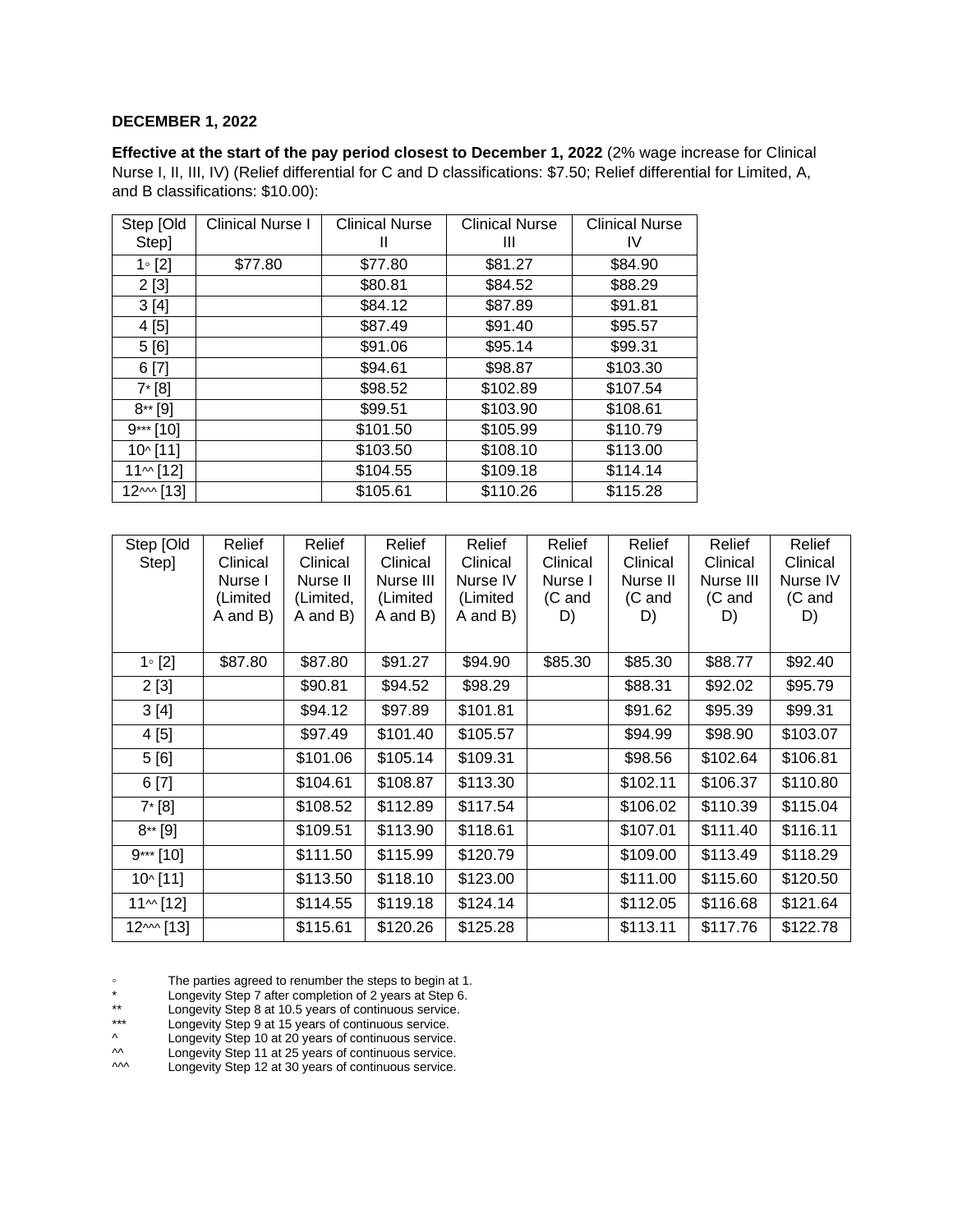## **APRIL 1, 2023**

**Effective at the start of the pay period closest to April 1, 2023** (5% wage increase for Clinical Nurse I, II, III, IV) (Relief differential for C and D classifications: \$7.50; Relief differential for Limited, A, and B classifications: \$10.00):

| Step [Old<br>Step] | Clinical<br>Nurse I | Clinical<br>Nurse II | <b>Clinical Nurse</b><br>Ш | <b>Clinical Nurse</b><br>IV |
|--------------------|---------------------|----------------------|----------------------------|-----------------------------|
| $1 \circ [2]$      | \$81.69             | \$81.69              | \$85.33                    | \$89.14                     |
| 2[3]               |                     | \$84.85              | \$88.75                    | \$92.71                     |
| 3[4]               |                     | \$88.32              | \$92.28                    | \$96.40                     |
| 4 [5]              |                     | \$91.86              | \$95.97                    | \$100.34                    |
| 5 [6]              |                     | \$95.61              | \$99.89                    | \$104.28                    |
| 6 [7]              |                     | \$99.34              | \$103.82                   | \$108.46                    |
| $7* [8]$           |                     | \$103.45             | \$108.04                   | \$112.92                    |
| $8**$ [9]          |                     | \$104.48             | \$109.09                   | \$114.04                    |
| $9***$ [10]        |                     | \$106.57             | \$111.29                   | \$116.33                    |
| 10^ [11]           |                     | \$108.68             | \$113.50                   | \$118.65                    |
| $11^{M}$ [12]      |                     | \$109.78             | \$114.64                   | \$119.84                    |
| $12^{M}$ [13]      |                     | \$110.89             | \$115.77                   | \$121.05                    |

| Step [Old      | Relief   | Relief    | Relief    | Relief       | Relief   | Relief   | Relief       | Relief       |
|----------------|----------|-----------|-----------|--------------|----------|----------|--------------|--------------|
| Step]          | Clinical | Clinical  | Clinical  | Clinical     | Clinical | Clinical | Clinical     | Clinical     |
|                | Nurse I  | Nurse II  | Nurse III | <b>Nurse</b> | Nurse I  | Nurse II | <b>Nurse</b> | <b>Nurse</b> |
|                | (Limited | (Limited, | (Limited  | IV           | (C and   | (C and   | $III$ (C     | IV $(C)$     |
|                | A and    | A and B)  | A and     | (Limited     | D)       | D)       | and D)       | and D)       |
|                | B)       |           | B)        | A and        |          |          |              |              |
|                |          |           |           | B)           |          |          |              |              |
| $1 \circ [2]$  | \$91.69  | \$91.69   | \$95.33   | \$99.14      | \$89.19  | \$89.19  | \$92.83      | \$96.64      |
| 2[3]           |          | \$94.85   | \$98.75   | \$102.71     |          | \$92.35  | \$96.25      | \$100.21     |
| 3[4]           |          | \$98.32   | \$102.28  | \$106.40     |          | \$95.82  | \$99.78      | \$103.90     |
| 4[5]           |          | \$101.86  | \$105.97  | \$110.34     |          | \$99.36  | \$103.47     | \$107.84     |
| 5[6]           |          | \$105.61  | \$109.89  | \$114.28     |          | \$103.11 | \$107.39     | \$111.78     |
| 6[7]           |          | \$109.34  | \$113.82  | \$118.46     |          | \$106.84 | \$111.32     | \$115.96     |
| $7* [8]$       |          | \$113.45  | \$118.04  | \$122.92     |          | \$110.95 | \$115.54     | \$120.42     |
| $8**$ [9]      |          | \$114.48  | \$119.09  | \$124.04     |          | \$111.98 | \$116.59     | \$121.54     |
| $9***$ [10]    |          | \$116.57  | \$121.29  | \$126.33     |          | \$114.07 | \$118.79     | \$123.83     |
| $10^{6}$ [11]  |          | \$118.68  | \$123.50  | \$128.65     |          | \$116.18 | \$121.00     | \$126.15     |
| $11 \sim$ [12] |          | \$119.78  | \$124.64  | \$129.84     |          | \$117.28 | \$122.14     | \$127.34     |
| $12^{M}$ [13]  |          | \$120.89  | \$125.77  | \$131.05     |          | \$118.39 | \$123.27     | \$128.55     |

◦ The parties agreed to renumber the steps to begin at 1.

\* Longevity Step 7 after completion of 2 years at Step 6.

\*\* Longevity Step 8 at 10.5 years of continuous service.

\*\*\* Longevity Step 9 at 15 years of continuous service.

^ Longevity Step 10 at 20 years of continuous service.

^^ Longevity Step 11 at 25 years of continuous service.

^^^ Longevity Step 12 at 30 years of continuous service.